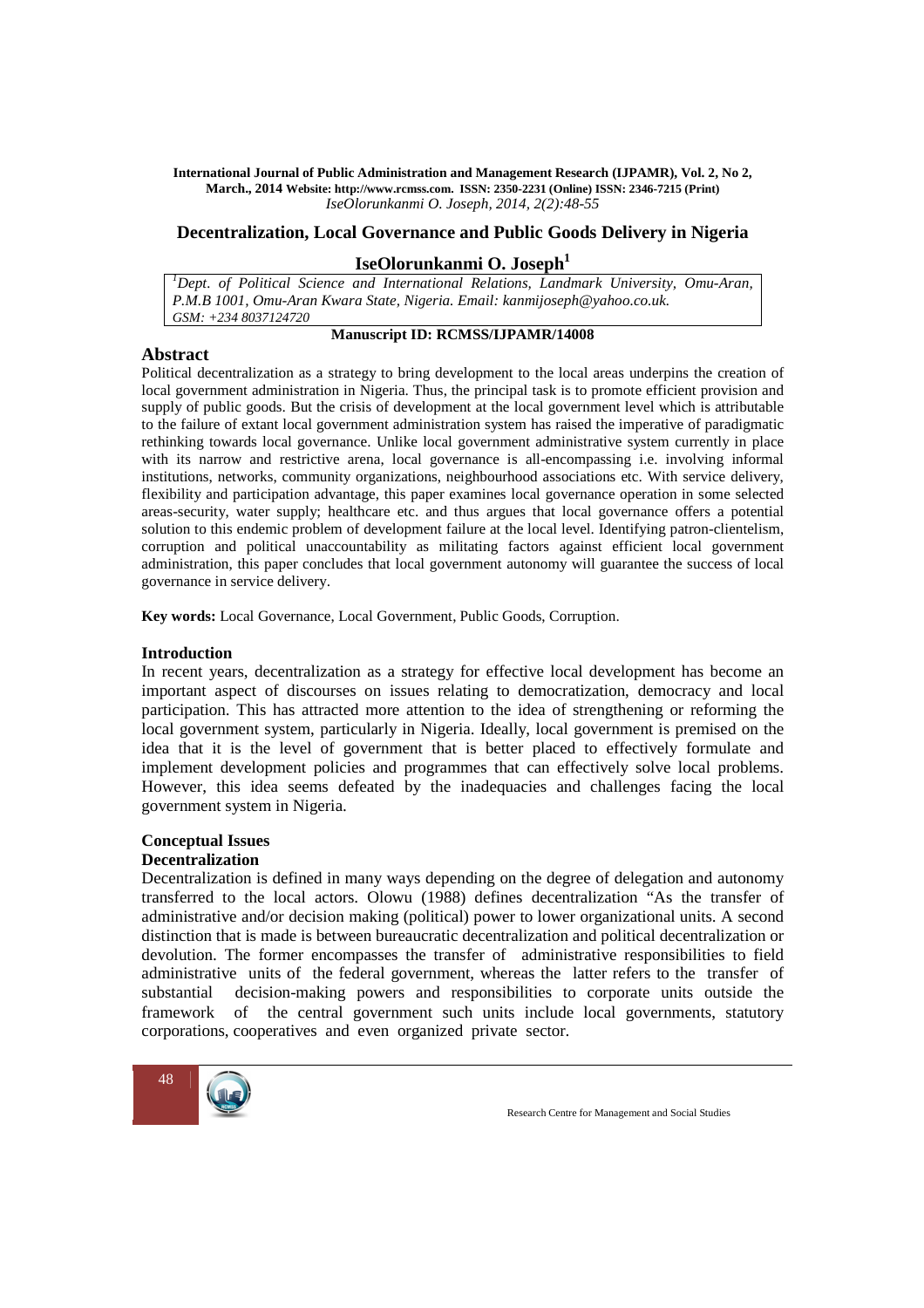Decentralization according to Okojie (2009) is a process of transitioning from a governance structure in which power is concentrated at the central or national level to one in which authority to make decisions and implement them is shifted to lower level governments or agencies. It consists of a transfer of public functions from higher tiers to lower tiers of governance. There are various reasons given by scholars for decentralization. Olowu and Wunsch (1990) argues that decentralization makes government more responsive while Trebout (1956) cited in Raymond and Roberta posit decentralization leads to greater variety in the provision of public goods, which are tailored to better suit local population. Jutting et al 2005 sees decentralization resulting in democratic institutions in which the poor can effectively participate, and lobby for their interests. Decentralization therefore is a downward vertical shift of governance from national to local level.

### **Local Government**

Local government is generally referred to as the third tier of government. According to Anwar Shah and Sana Shah (2006) it refers to specific institutions or entities created by national institutions(Brazil, Denmark, France, India ,Japan, Nigeria),by state constitutions(Australia, the United States),State legislation(Canada, Pakistan),or by executive order(China)to deliver a range of specified services to a relatively small geographically delineated area.

 These functions of the local government fall under the efficiency-services school classification given by Ola (1984), which states that principal focus of local government should be the provision of services. It is on the basis of the performance success or failure that the local government is been assessed. The proximity of the Local government to the grassroots makes it especially suited to provide certain functions far more efficiently and in a more cost effective manner than the much more remote government at the higher level (Abutudu,2011).

### **Local Governance**

Local governance can be taken to mean the replacement of the view of local government; with its attendant structures and procedures by a plethora if not a plurality of providers (Caroline and Andrew, 1998). To Anwar Shah and Sana Shah (2006), local governance is a broader concept, which in summary means the formulation and execution of collective action at the local level. Its broadness encompasses the direct and indirect roles of formal institutions of local government and government hierarchies, as well as the roles of informal norms, network, community organizations, and neighbourhood associations in pursuing collective action. Local governance defines the framework for citizen-citizen and citizen-state interactions, collective decision making, and delivery of local public services.

 According to Kauzya local governance does not make reference to local government or local populations alone. It refers to a situation where whatever governance actor (an international NGO, a central government institution, a local government agency, or a private sector enterprise) does is planned, implemented, maintained, evaluated, and controlled with the needs, priorities, interests, participation, and well-being of the local population as the central and guiding consideration. When it comes to local governance there are many stakeholders and players. They are in the Public sector, in the private sector, in civil society, among donors and development partners, at local community, national, regional and international levels. Public Goods

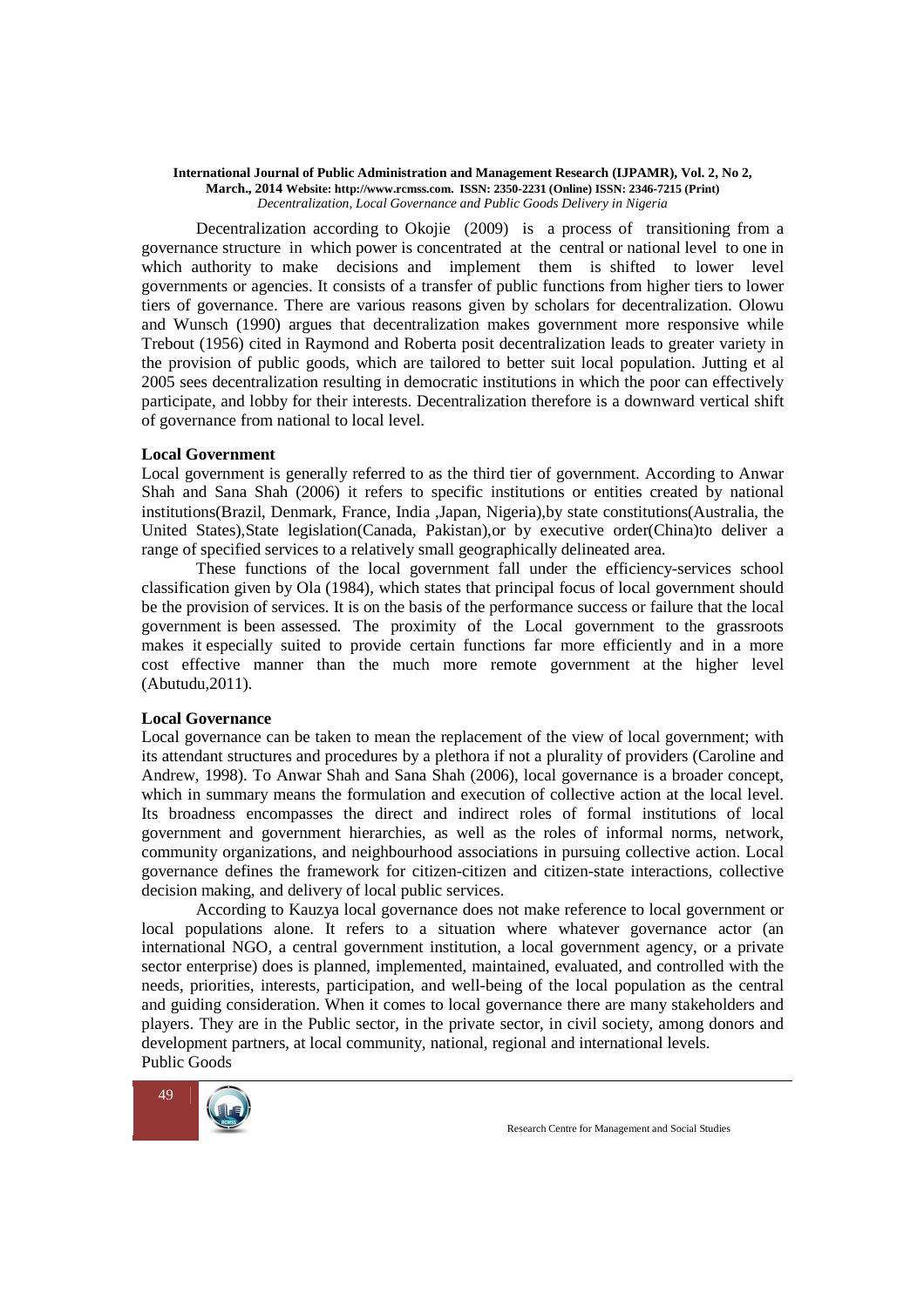Public goods like the concept of the public interest, is a normative and elusive which is ambiguous and difficult to define. There are various definitions of public goods given by scholars. The concept of public goods was developed in the economics by Samuelson in 1954. Samuelson's definition shaped the direction of the debate on what constitute public goods. He defined public goods as one "which we all enjoy in common in the sense that each individual's consumption of such a good leads to no subtraction from any other individual's consumption of that good". Olson (1965) can be given primary credit for the introduction of the concept into political science and sociology. Successively, there has been a proliferation of public goods analyses in all areas of political science, comparative politics and development economics. Generally speaking, public goods have two defining characteristics: non-excludability and nonrivalry. Non-excludability of public goods connotes that it is impossible to prevent anyone from consuming the good. By non-rivalry, a person's consumption of the good does not hinder or diminish another person's benefit from consuming such good.

 Public goods are social outputs (or value realizations) that people in a community wish to obtain for the common good, such as a livable environment, clean water, good education, health care, security, and so on. A concept of the public good helps our understanding and our actions in policymaking and policy implementation, by acknowledging what is important to the people and the action to be taken to realize this (Jung, S.J, 1997).

Local government in Nigeria like elsewhere around the world has been undergoing a process of change. Much of this process is the result of external changes over which individual local governments have had little influence. Like around the world, according to Caroline Andrew and Michael Goldsmith (1998) where increasing economic interdependence; the process of globalization; changing technologies; has had tremendous effects on local government system. Some other external change in local government administration would be the consequence of changes taking place within the nation-state: the privatization of state services; restructuring the local government system; changing inter- governmental relations. Some changes could be political or social. Political in the partisan sense, as when political control changes in a local government, while others might be social: widening social segregation in cities; growth in drug related crime, increasing corrupt practices, for example. And some will be generated from within local governments themselves, be they processes or delayering, privatization, and contracting out of services; attempts at improving customer care and citizen relationships ( Caroline Andrew and Michael Goldsmith, 1998) . The changing nature of the modern state and of the society it serves has had inevitable consequences for elected governments.

 Among the appropriate questions that we need to ask at this point is how efficient are locally elected governments for the delivery of local public goods? What is the impact of intergovernmental fiscal relations on local public goods delivery? These questions are particularly of increasing importance as many developing countries are beginning to decentralize responsibility for local public services to local institutions. Nigeria is one of the few countries in the developing world to have significantly decentralized both resources and responsibilities for the purpose of delivering public goods. In the social-economic and political milieu in which these changes are taking place where the local government is also operating, has places pressure on the local government. Therefore the local government faces the scathing criticism of development failure that has led to what Caroline and Andrew refers to as the 'crisis

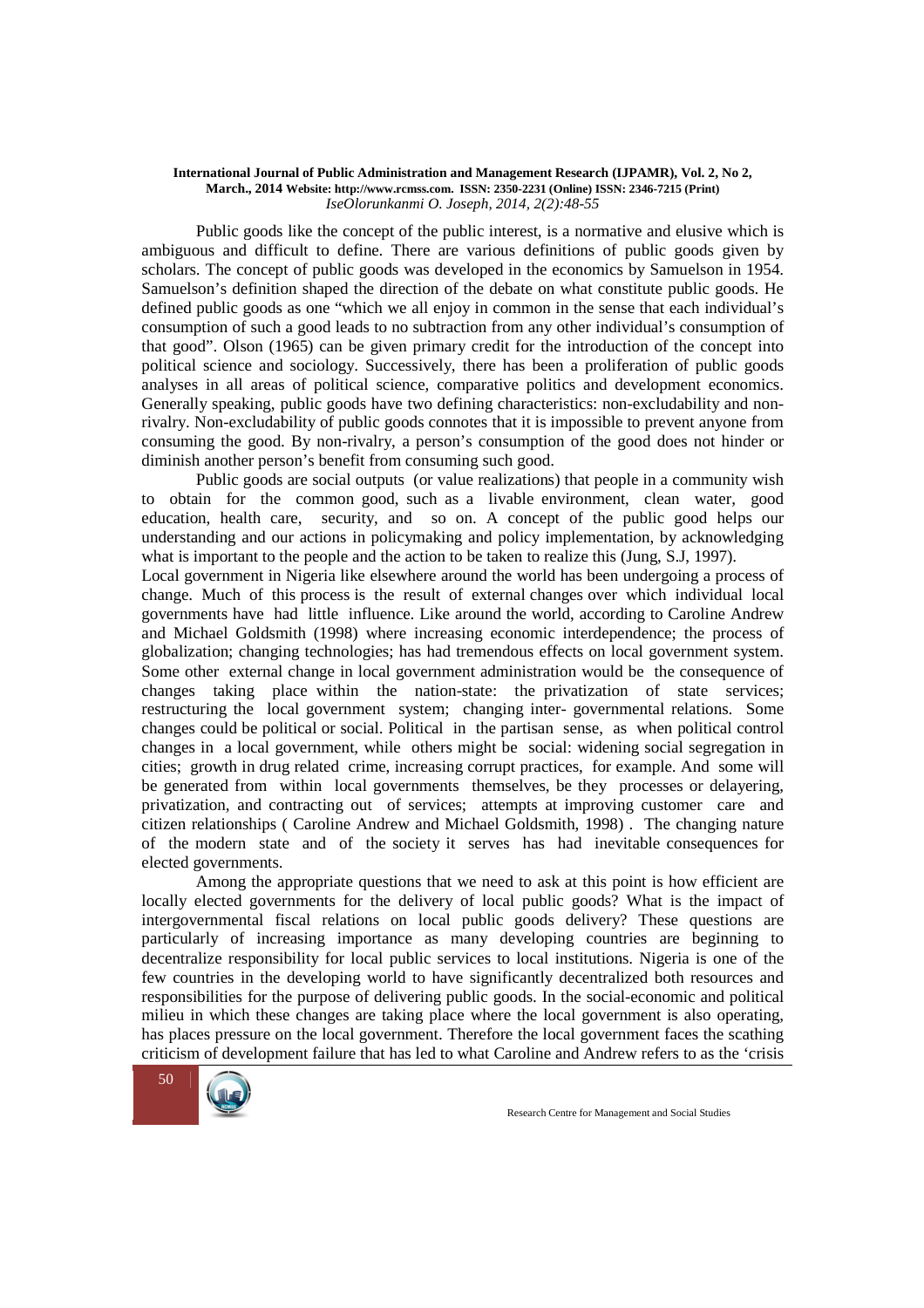of legitimacy', in which there is gap between promise and performance. This crisis of legitimacy of the local government has generated polemical debates about the continued relevance of this third tier of government in Nigeria. These problems of the local government in Nigeria arose from certain constitutional contradictions. For example Section 7(1) of the 1999 constitution states that "the system of local government by democratically elected local government councils is under this constitution guaranteed; and accordingly, the government of every state shall subject to section 8 of this constitution, ensure their existence under a Law which provides for the establishment, structure, composition, finance and functions of such councils". Yet, section 7 (6a) submits that "the National Assembly shall make provisions for statutory allocation of public revenue to Local Government councils in the federation. The contradiction is extended further by section 7 (6b) which states that "the House of Assembly of a state shall make provisions for statutory allocation of public revenue to local government councils within the state". The constitution in section 162 (6) established the State Joint Local Government Account for the purpose of payment of "all allocations to the Local Government councils of the State from the Federal account and from the Government of the State". In Section 162(7) it directs State Government to pay to Local Government councils its total revenue on the terms prescribed by the National Assembly. At the same time it gives the same power and functions to the State House of Assembly in section 162(8)

 Further, section 8 (subsections 5 and 6) saddles the National Assembly with some functions before creation of a local government can become legal. The implication of all these identified contradictions and ambiguities is that it becomes difficult to practically locate constitutionally the locus of power on local government creation. These contradictions in the 1999 constitution have become ready-made tools in the hands of some state Governors to control, subjugate and cripple the operations of the Local Government system in Nigeria.

 What are therefore the implications of this crisis of legitimacy for the local government in Nigeria? This crisis of legitimacy have brought again to the fore the relevance of the local government system. The debates have centered on these perspectives (1) those who agitate for the scrapping of the local government. For example Lema Jubril (2003) cited the rising cost of governance as reason for the agitation, while Ochereome Nnanna (2013) lent his voice to this agitation insisting that the present local government system is antithetical and not beneficial to the communities of the South East Political Zone of Nigeria which he described as republican in outlook, which the present local government system has failed in meeting the needs of the people.(2) retaining but reforming the local government system and granting of full autonomy to the local government (3)transforming from local government to local governance.

 The pertinent question now is how will the present local government system responds to the mounting challenges confronting it and meeting the demands of providing and delivering basic public goods to the people? In this era of persistent global economic problems and adjustments, and the globalized nature and consequences of natural disasters many national governments the world over including Nigeria are been forced by circumstances to fail in their delivery of certain activities or even reduce the services they provide. As central governments shrinks from the performance of these duties so also the local governments. For the local government, there are many reasons why this should happen: reduction in financial allocation to the local government, undemocratic revenue sharing process, and excessive politicization of service provision. With this prevailing decline in governance capacity and consequent decline in the delivery of social services, community people are using their organizational

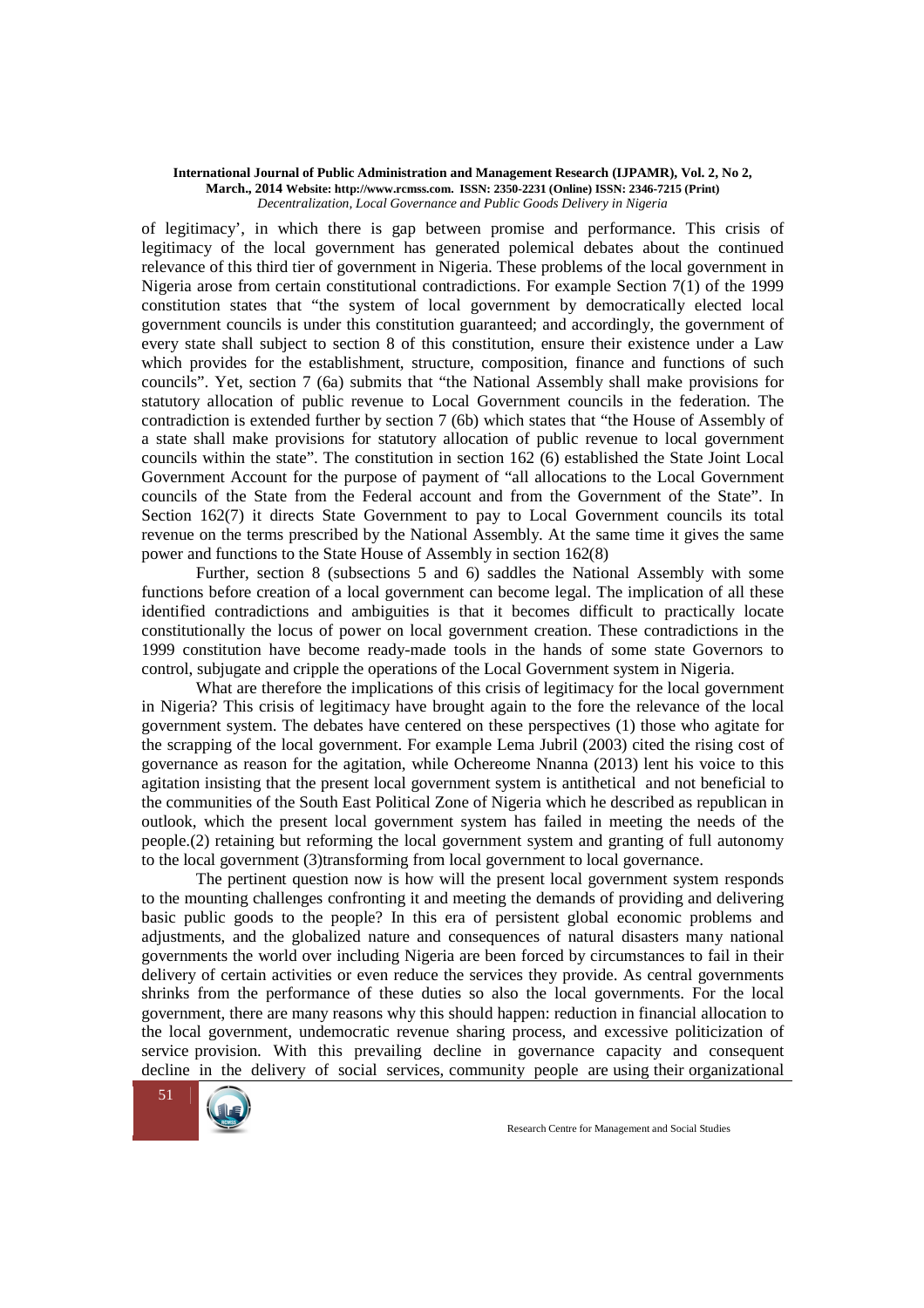capability to evolve strategies of meeting their own basic needs. Since there has been increasing realization that government appears unable to deliver and maintain social services for the people on a sustainable basis, people in various communities of the country, especially at the local level, have been organizing themselves into town/village unions and community development associations with the intent of delivering social services to their communities(Popoola,2011).These individual community efforts at developing rural areas and in providing certain public goods and services have been hampered by certain factors. Among these is shortage of adequate funds to carry out projects. Apart from insufficient funds, such initiatives usually lack official government approval and are therefore seen as competing with the local government in service provision.

 The acceptable solution and option lies in the adaptive ability of the local government system to change its modes of service delivery, device acceptable means to curb the ever-rising cost of administration and of service provision. This therefore demands a shift from local government to local governance.

### **From Local Government to Local Governance**

Fundamental changes are taking place in the structures and patterns of governance. One of the major changes today is the increasing recognition of the changing role of local governments in development. Underlying these changes is a realization that participation is a key to good local governance. Assessing these changes, Corrigan, Hayes and Joyce (1999), observed that the role of local governments has changed in the following areas over the recent years: the way in which local government influences local issues; the issue of democracy for local government; the delivery of services by local government.

 Though local governance is not fully operational in the real sense of the concept in Nigeria, what we have are flashes of cooperation between the local governments and some private actors in provision of public goods. Local governance is multi-stakeholder approach to local development. It involves the public sector, the private sector, civil society, local and international donors and development partners, the local community, state and national governments.

## **Local Governance and Public Goods Delivery: Case Studies Local Governance in Niger State**

The Jama'a Forum in Niger State provided a classic example of local governance. Initiated in 2008 by Governor Babangida Aliyu who saw the need to have a "communal round-table" discussion because of the disconnect that existed between the government and the governed. The Jama'a Forum is usually held in public squares and sometimes in the palaces of Emirs or district heads. The main purpose of Forum is to painstakingly arrive at project agenda through conflict and compromise, and to make the people have a sense of ownership of the projects. It also enforces democratic accountability on the part of government, but also bridges the gap between the government and the governed. It ensures that the elected give up some of its powers by narrowing the vertical gap. Here each ward dialogues and identifies a project it wants to execute (Road, Bridge, Market, Health Centre, School, Water scheme, Mosque, Church, Cemetery, etc.), while the state government provide the funding ranging from N500, 000 to N1, 000, 000. As a way of promoting accountability, no ward gets additional allocation until it has

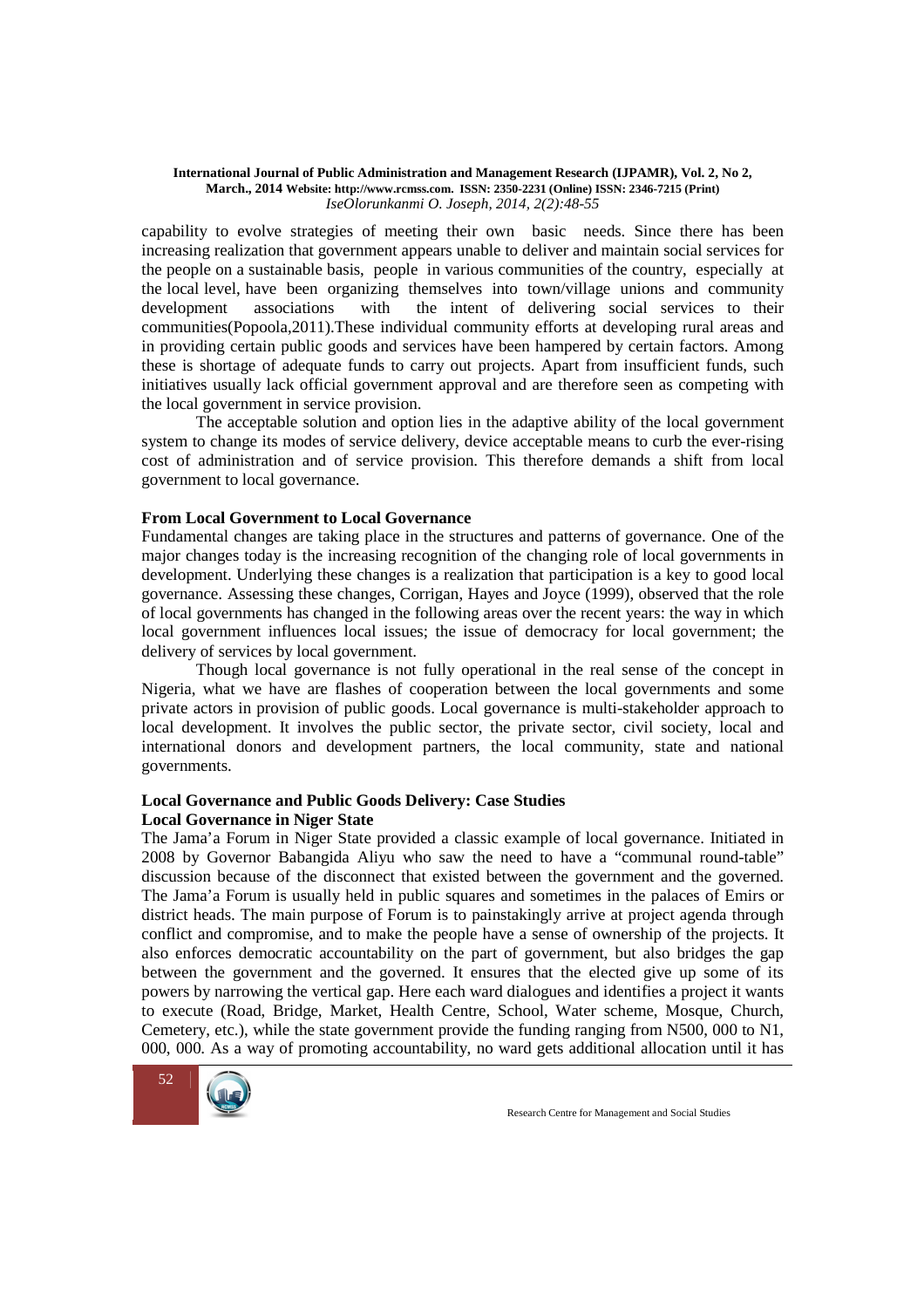accounted for the previous allocation and so certified by the monitoring and evaluation department of the directorate (Albert and Danjibo, 2011).

### **Local Governance in Anambra State**

Public goods service delivery is efficient and the prospects for sustainable community development greater where there is an indigenous capacity to organize and implement smallscale development projects occasioned by strong links between the local community and the local government. In Anambra state there is the present of these two important factors.

 The republican nature of the people demands the creations of groups/associations for effective local administration. These associations have organized and in many cases financed a variety of development projects on a collective and self-help basis in order to improve on the living standard of the people. Such executed projects include boreholes and wells, classrooms and entire schools, health clinics and hospitals, meeting halls, roads etc. A World Bank Report in 2001 noticed the collaboration between the state government, local government, the communities and the various associations in Anambra State. This collaboration is seen in the creation of an agency the Commission for Special Duties and Community Development which administers a program called the Joint Action on Development or JAD. The primary focus of JAD is on rural infrastructure, especially electricity, water and roads. It is based on two simple principles: (1) that the members of local communities know their needs best and (2) that community development requires local ownership and thus a partnership of efforts by the residents of the local community matched by state and local government authorities. Under JAD, communities submit proposals to the Commission for technical and financial assistance, but only on the condition that they will raise 30 percent of the project's cost within the community, and be matched by an additional 30 percent from the LGA. Anambra State, via JAD, then matches these contributions with 40 percent plus technical services. The state appropriated N420 million (\$3.36 million) for 2001, and seeks donor assistance to augment this amount (Barkan,J.D; et al,2001).

 In term of security which is a fundamental public goods service delivery expected from all government, the high rate of insecurity in Nigeria and the inability of the Police Force to contain the ever-increasing criminal activities, various local government in Nigeria embraced local community policing initiative. This they do by engaging the services of local hunters and other local security outfits. They are stationed at interval along major roads where robbery frequently takes place. Effective local community policing has had a positive impact on the security of the communities involved by reducing neighbourhood crime, helping to reduce fear of crime on the high ways. Also the various communities arranged for local vigilantes to guard their areas. Apart from the local government-community cooperation, various local governments had partnered with the Police Force especially with the provision of vehicles for effective patrol.

### **Prospects and Challenges**

Local governance offers a better improvement in local area development. Local governance will help overcome many problems that render the existing local government administration ineffective. There is also the challenge of misplacement of project priority by the local government. Many of the policies and programmes initiated and implemented by the local government fails to impact positively on the basic needs of the people. This is because they are

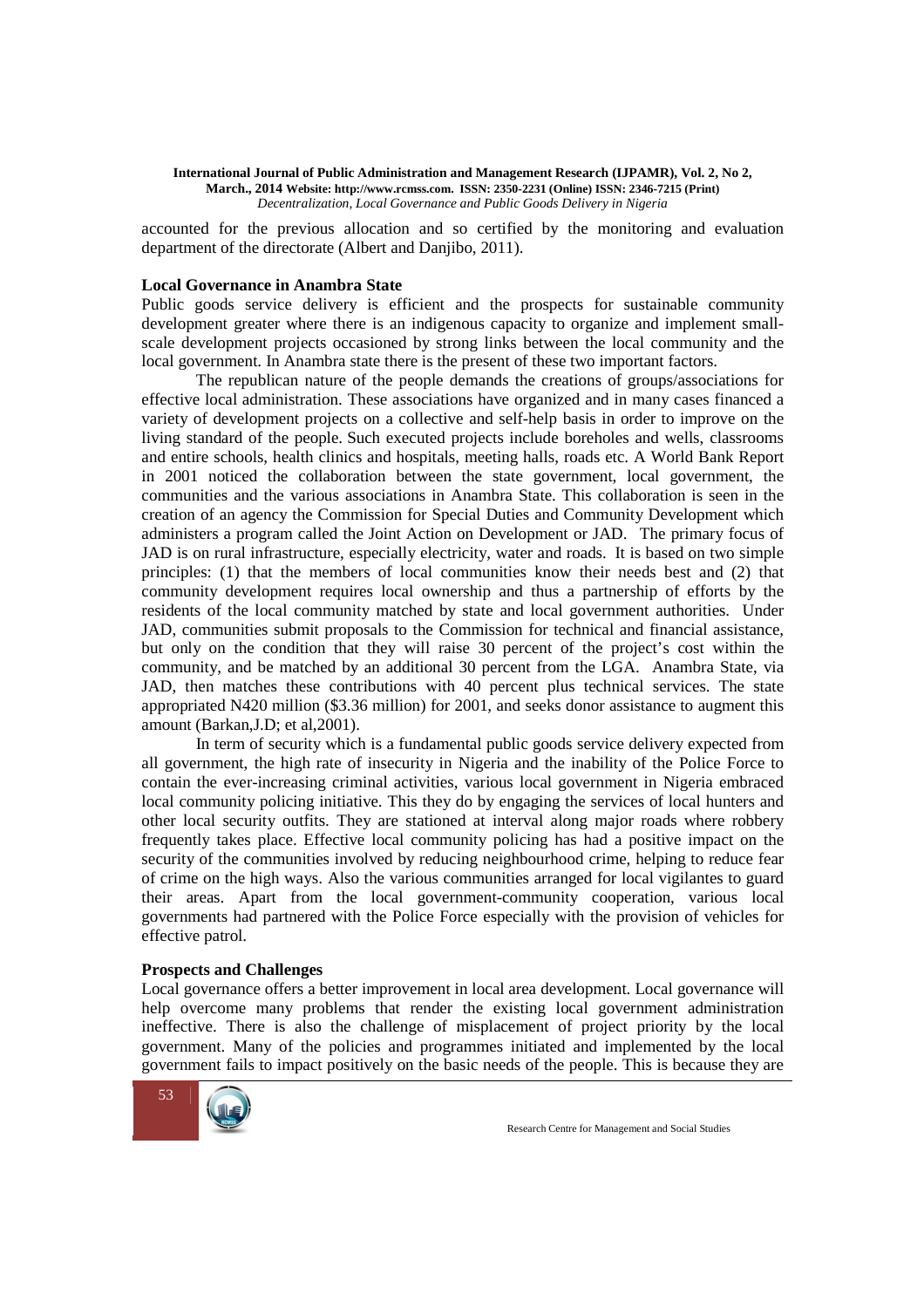mostly initiated without consultation with the people. Siting of projects in areas or communities is done based on political party affiliation and supports and not on the need of the people. Jointly financed projects by the state and local governments are usually at behest of the state government. This type of state government directed programmes will now with local governance have the inputs of the benefitting communities.

Again it not only adequate for projects to be conceived and implemented in an area, one prominent challenge is that the people usually don't take ownership of the project located in their domains. But with local governance, communities take ownership of such projects, protecting them from vandalism and theft. The extant local government lack accountability. Despite being shortchanged by the state government as a result of the Joint Allocation framework, the magnitude of corruption at the local government is largely due to lack of political accountability. This will be solved when there is plethora of stakeholders interested in the development of the local area.

The degree of negative external influence and control of local government affairs by the higher levels of government which is disgusting will be checked when there are multiple stakeholders at the local level. There are instances when the state chief executive in wild display of power has unconstitutionally dissolves the entire elected council's officers .Such actions subverts democratic process and undermines constitutional authority at the grassroots level. The fear of the state executive constrained the local government administrators to dance to the whims and caprices of higher tiers of government. Local government will become stronger as in serves as a facilitator of network forms of local governance. This will erase the fear of irrelevance of local government institution and it been supplanted by local governance structures as it retain a significant proportion of financial and other resources in the local government.

 The above prospects notwithstanding, there are challenges envisaged in the new partnership for development. The first challenge is the transformation in local government from being the central player in the development and execution of policy and delivery of public goods to being what Cochrane (1993) refers to as the 'strategic enabler'. This strategic enabling in local government amount to the truncation of its direct policy formulation functions towards a supportive or service role, which will reducing the power of the local government functionaries. The second challenge relates to the nature of local democratic processes .This borders on the undemocratic transfer of powers and policy making and implementation functions to some unelected group. This also brings to mind the insidious role of godfathers in Nigerian politics. Thirdly, the joint account framework that has been hijacked by the state will likely hinder the success of the local governance. Impactful programmes will be hampered by lack of financial resources from the local government which expected to provide the larger percentage of the resources.

### **Concluding Remarks**

The challenges identified notwithstanding, local governance offers a better alternative to the current local government modus operandi. It is suggested that the granting of complete autonomy to local government working in active collaboration with other players in local governance, there will be accelerated development of local level. Local governance is not a replacement of local government structures and functionaries but rather a strengthening of its